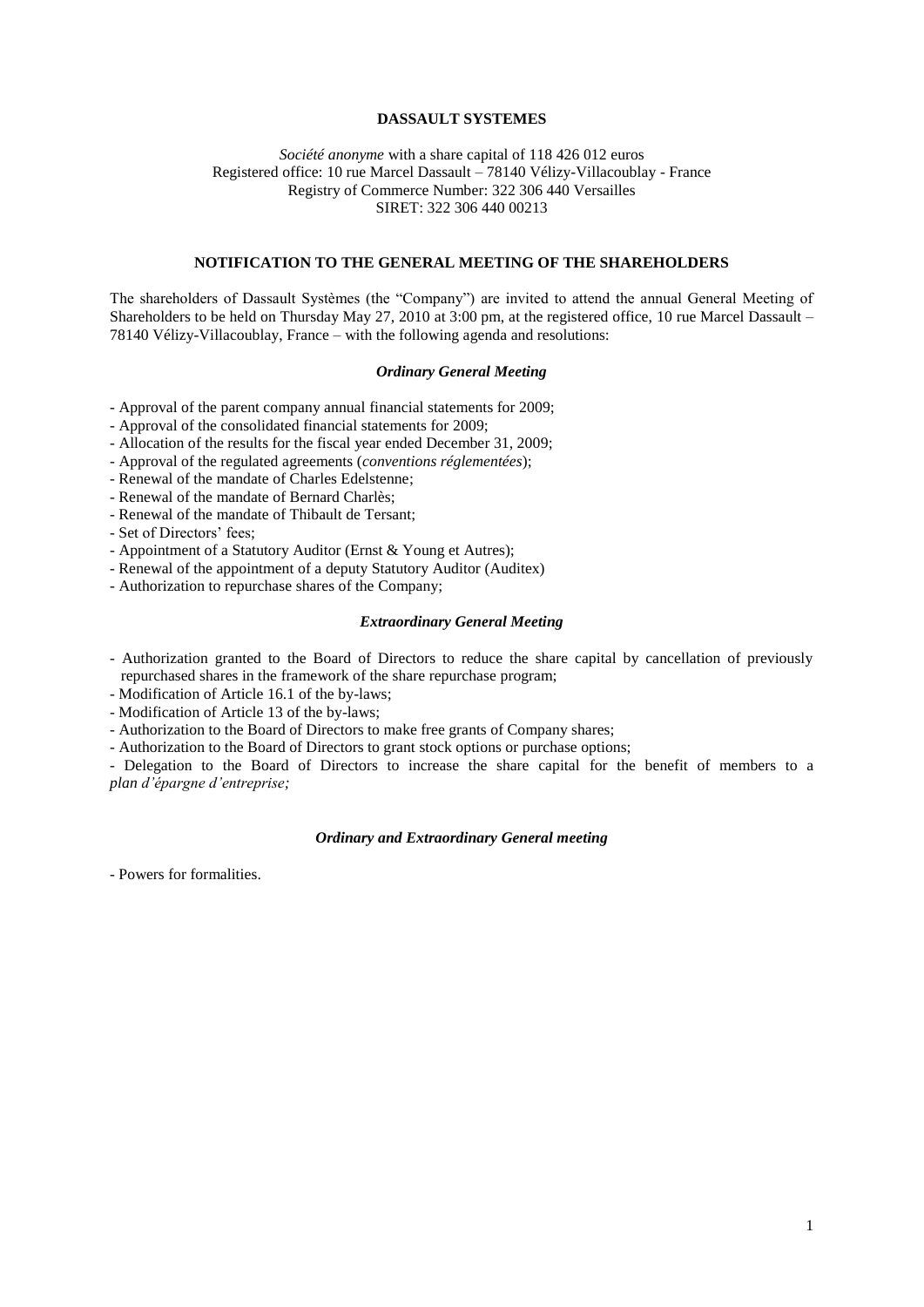## **DRAFT RESOLUTIONS**

### **ORDINARY GENERAL MEETING**

## **FIRST RESOLUTION**

## *Approval of the parent company annual financial statements*

The General Meeting, after the reading of the management report of the Board of Directors and the report of the Statutory Auditors, in addition to complementary explanations made orally, hereby approves in all respects the report of the Board and the parent company annual financial statements for the financial year ended December 31, 2009, as they have been presented.

The General Meeting consequently approves any transactions disclosed by such financial statements or summarized in such reports and in particular, in accordance with the provisions of Articles 223 quater and quinquies of the French Tax code, the total amount of non-deductible tax charges, which amounts to  $\epsilon$ 246,667 and results in a corporate income tax of  $\epsilon$  84,927.

#### **SECOND RESOLUTION**

## *Approval of the consolidated financial statements*

The General Meeting, after the reading of the report of the Board of Directors with respect to management of the Group included in the management report and the report related to consolidated financial statements of the Statutory Auditors, in addition to complementary explanations made orally, hereby approves in all respects the report of the Board and the consolidated financial statements for the financial year ended December 31, 2009, as they have been presented.

The General Meeting consequently approves any transactions disclosed by such consolidated financial statements or summarized in such reports.

### **THIRD RESOLUTION**

#### *Allocation of the results*

The General Meeting, upon the proposal of the Board of Directors, hereby resolves to allocate the profit of the financial year amounting to  $\epsilon$  108,874,103.43<sup>(1)</sup> as follows, in light of the fact that the legal reserve amounting to €11,886,232.64 and thus representing 10.04% of the corporate capital at December 31, 2009, is already provided for:

| • for distribution to the 118,367,641 shares constituting the share capital as of |                |
|-----------------------------------------------------------------------------------|----------------|
|                                                                                   | €54.449.114.86 |
| $(60.46 \times 118.367.641$ shares)                                               |                |
|                                                                                   | €54.424.988.57 |
| Which, increased by the retained earning from the prior financial years           |                |
|                                                                                   |                |

(1) This profit, increased by the retained earnings from the prior financial years (€1,009,358,314.18) results in a distributable profit amounting to  $\epsilon$ 1.118,232,417.61.

In accordance with the provisions of Article L. 225-210 of the French Code of commerce, the amount of dividend corresponding to the treasury shares of Dassault Systèmes SA or held by SW Securities LLC, a company which is controlled by the Dassault Systèmes group, as of the date of payment shall be allocated to "retained earnings".

For individuals who are tax residents in France, the amount distributed to shareholders shall be wholly eligible at their option either to the rebate of 40% (as provided by Article 158-3-2° of the French Tax code), or to the 18% levy at source (*prélèvement libératoire*) excluding social security charges (as provided by Article 117 quater of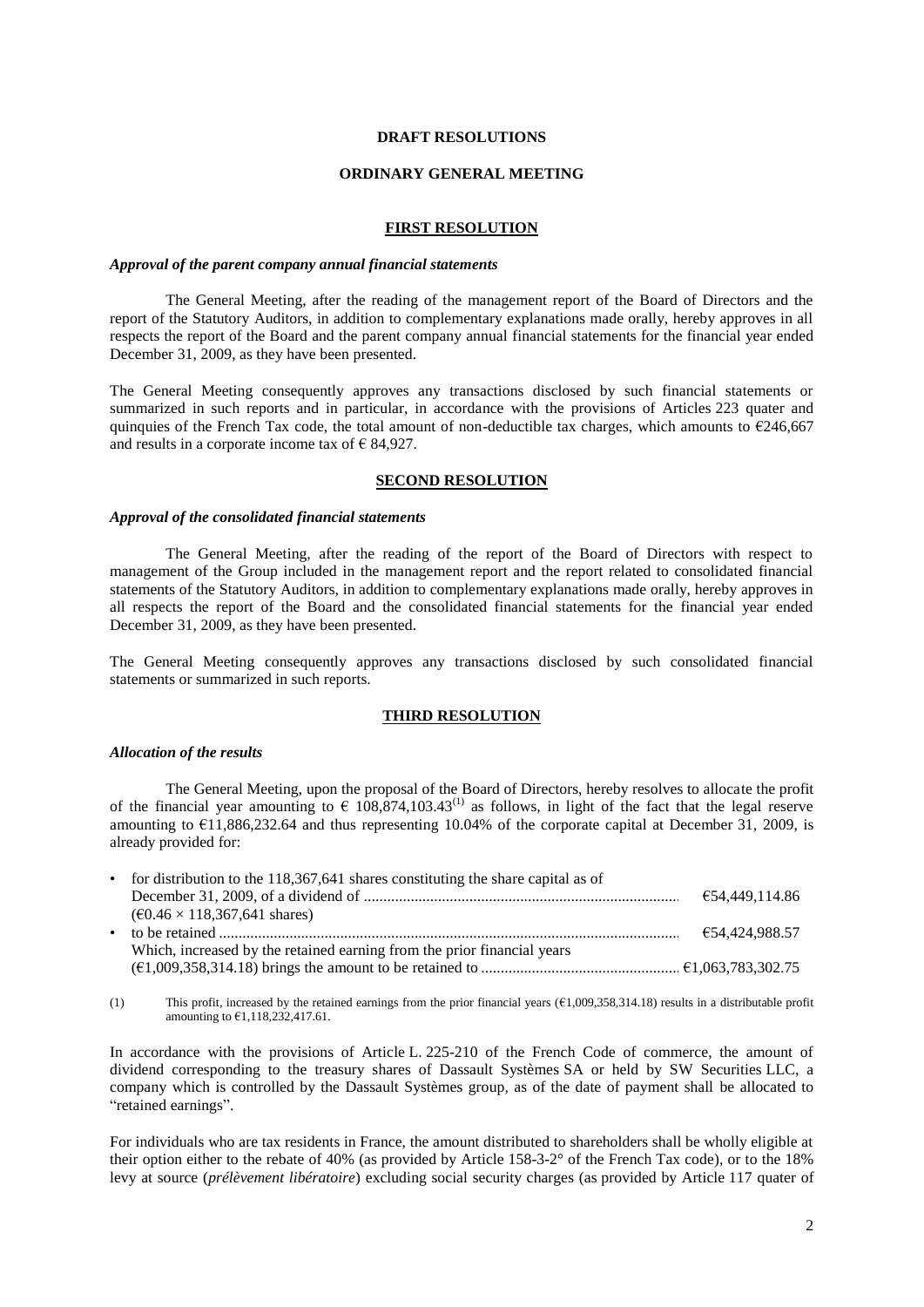the French Tax code). Since January 1, 2008 French Tax law provides for a withholding payment of social security charges due by individuals complying with the above conditions, except where shares benefiting from a dividend payment are registered in a *Plan d'épargne en actions*.

Pursuant to Article 243 bis of the French Tax code, it is noted that dividends per share paid over the last three financial years have been as follows:

|                                        | 2008  | 2007                                | 2006  |
|----------------------------------------|-------|-------------------------------------|-------|
| Dividend                               | €0.46 | €0.46                               | €0.44 |
| Number of shares eligible to dividends |       | 118.862.326 117.604.553 115.770.290 |       |

## **FOURTH RESOLUTION**

### *Regulated agreements (conventions réglementées)*

The General Meeting, after the reading of the special report of the Statutory Auditors on the agreements governed by articles L. 225-38 *et seq.* of the French Code of commerce, hereby acknowledges that no such nonauthorized agreement was entered into during the financial year ended December 31, 2009, and approves the continuation of the agreements previously approved and which continued during the financial year ended December 31, 2009.

## **FIFTH RESOLUTION**

## *Renewal of the mandate of a director*

The General Meeting acknowledges the resignation of Mr. Charles Edelstenne and renews his mandate as a member of the Board of Directors for a period of four years. This mandate will expire at the General Meeting of Shareholders approving the financial statements for the financial year ending December 31, 2013.

# **SIXTH RESOLUTION**

#### *Renewal of the mandate of a director*

The General Meeting acknowledges the resignation of Mr. Bernard Charlès and renews his mandate as a member of the Board of Directors for a period of four years. This mandate will expire at the General Meeting of Shareholders approving the financial statements for the financial year ending December 31, 2013.

#### **SEVENTH RESOLUTION**

#### *Renewal of the mandate of a director*

The General Meeting acknowledges the resignation of Mr. Thibault de Tersant and renews his mandate as a member of the Board of Directors for a period of four years. This mandate will expire at the General Meeting of Shareholders approving the financial statements for the financial year ending December 31, 2013.

### **EIGHTH RESOLUTION**

### *Set Directors' Fees*

The General Shareholders' Meeting sets the maximum amount of Directors' fees at  $\epsilon$ 275,000 for the current year and subsequent years until otherwise decided at a General Shareholders' Meeting. The General Shareholders' Meeting gives all power to the Board of Directors to allocate the Directors' fees in the manner it determines.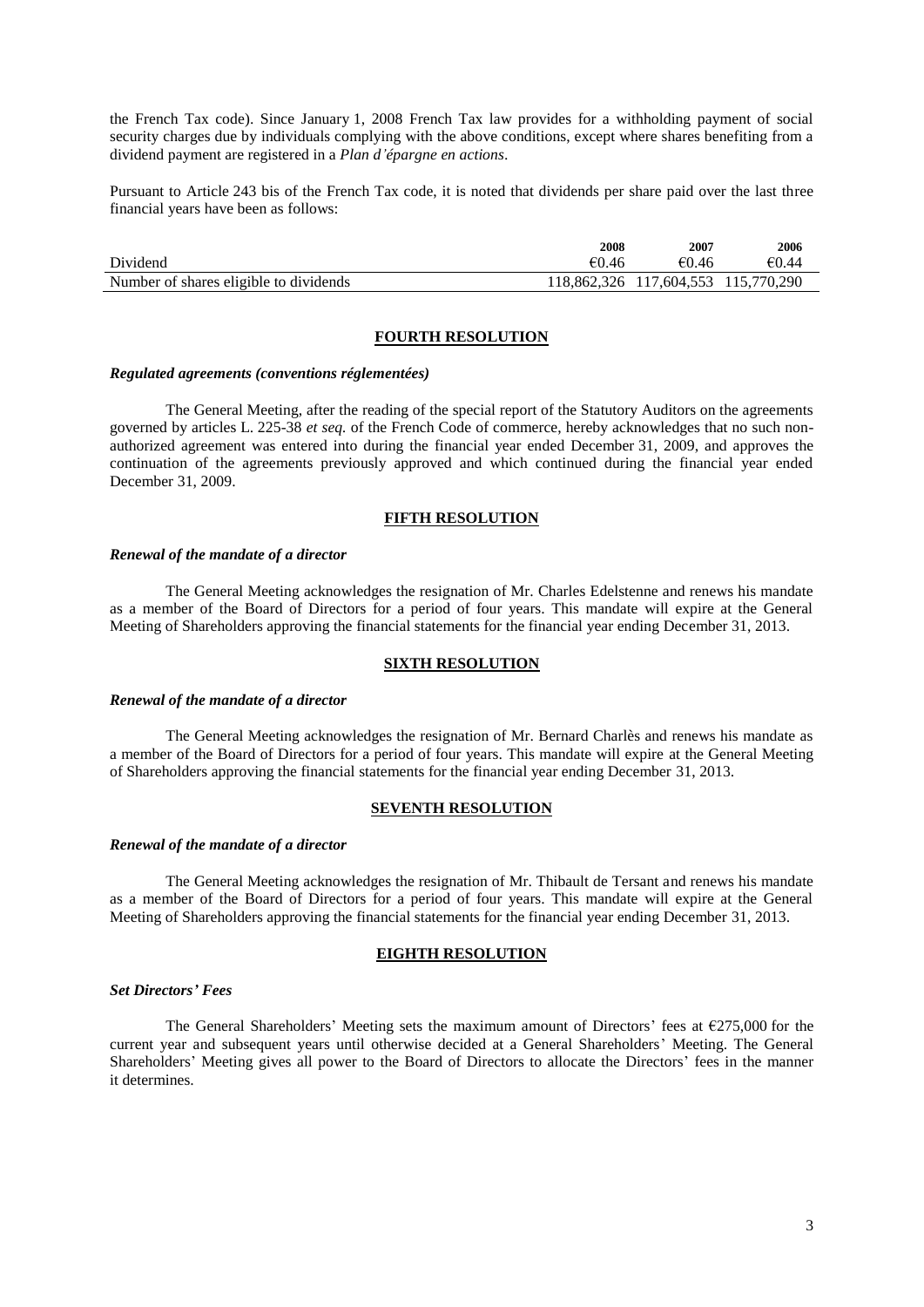# **NINTH RESOLUTION**

### *Appointment of a Statutory Auditor*

The General Meeting, after the reading of the report of the Board of Directors, decides to appoint Ernst & Young et Autres, located at 41, rue Ybry, 92576 Neuilly-sur-Seine, as Statutory Auditor for a period of six years until the General Meeting of Shareholders approving the financial statements for the financial year ending December 31, 2015.

Ernst & Young et Autres has already informed the Company that it accepts its appointment.

## **TENTH RESOLUTION**

# *Renewal of the appointment of a Deputy Statutory Auditor*

The General Meeting, after the reading of the report of the Board of Directors, decides to renew the appointment of Auditex, located at 11 allée de l'Arche – Faubourg de l'Arche – 92400 Courbevoie, as Deputy Statutory Auditor for a period of six years until the General Meeting of Shareholders approving the financial statements for the financial year ending December 31, 2015.

Auditex has already informed the Company that it accepts the renewal of its appointment.

# **ELEVENTH RESOLUTION**

# *Authorization to repurchase shares of the Company*

The General Meeting, after the reading of the report of the Board of Directors, authorizes the Board of Directors to repurchase a number of shares representing up to 10% of the share capital of the Company at the date of the General Meeting, in accordance with the terms and conditions provided by Articles L. 225-209 *et seq.* of the French Code of commerce.

This authorization may be used by the Board of directors for the following purposes:

- 1° To cancel shares for the purpose of increasing the profitability of shareholders' equity and income per share, subject to adoption by the Extraordinary Shareholders' Meeting of the twelfth resolution,
- 2° To provide securities (representing no more than 5% of the share capital of the Company) in payment or in exchange, particularly in connection with external growth transactions,
- 3° To animate the market and provide liquidity of the Company's shares through the intermediary of an investment services provider by means of a liquidity contract complying with an ethical code accepted by the Autorité des Marchés Financiers,
- 4° To perform all obligations related to stock options plans or other allocations of shares to employees or executive officers of the Company and its affiliates,
- 5° To ensure coverage of the Company's commitments resulting from rights granted to the employees and executive officers to payment in cash based on increases in the market price of the shares of the Company,
- 6° To provide shares upon exercise of rights to the Company's share capital which are attached to issued securities.
- 7° To implement any stock exchange market practice which may be recognized by law or by the Autorité des Marchés Financiers.

The acquisition, sale, transfer or exchange of such shares may be effected by any means allowed on the market (whether or not the market is regulated), multilateral trade facilities (MTF) or though a systematic internaliser or over the counter, in particular acquisition of blocks, and at the times deemed appropriate by the Board of Directors or any person acting pursuant to a sub-delegation and according to the law.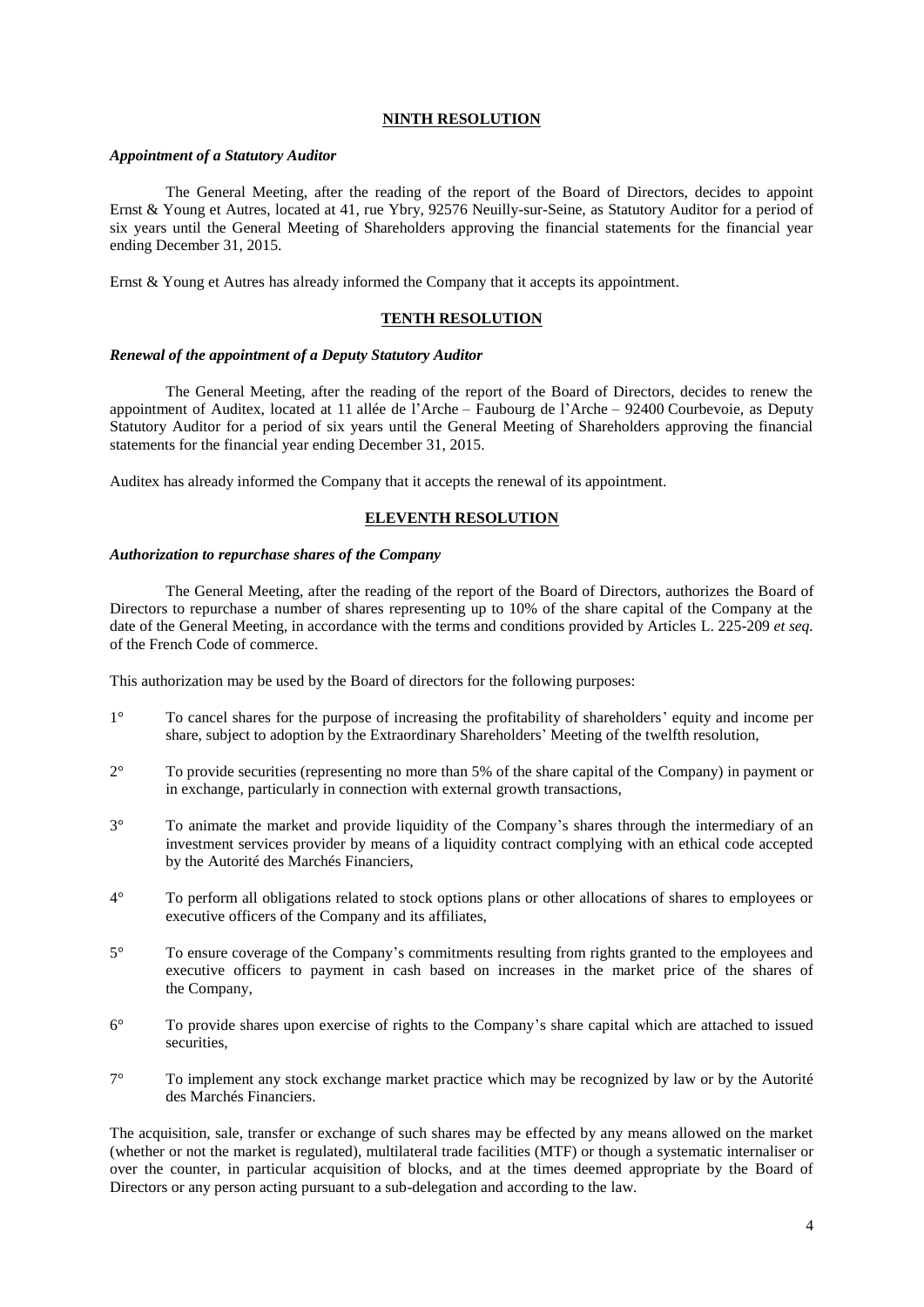Such means shall include use of available cash flow, the use of any derivative financial instrument negotiated on a market (whether or not the market is regulated), multilateral trade facilities (MTF) or through a systematic internaliser or over the counter, and the implementation of optional transactions (purchase and sale of put options, provided however that the use of these means does not create a significant increase of the volatility of the stock exchange price).

The maximum amount of funds dedicated to repurchase of shares of the Company may not exceed  $\epsilon$ 500 million, this condition being cumulative with the cap of 10% of the capital of the Company.

The Company may not purchase shares at a unit price which exceeds  $\epsilon$ 60 (excluding acquisition costs), and in any case the maximum price provided by the applicable legal rules, subject to adjustments in connection with transactions on its share capital, in particular by capitalization of reserves and free allocation of shares and/or regrouping or split of shares.

This authorization can be used by the Board of Directors for all the treasury shares held by Dassault Systèmes.

This authorization shall be valid commencing on the date of this General Meeting until the Ordinary General Meeting ruling on the financial statements for the financial year ending December 31, 2010.

The General Meeting hereby grants any and all powers to the Board of Directors with option of delegation when legally authorized, to place any stock orders or orders outside the market, enter into any agreements, prepare any documents including information documents, determine terms and conditions of Company transactions on the market, as well as terms and conditions for purchase and sale of shares, file any declarations, including those required by the Autorité des Marchés Financiers, accomplish any formalities, and more generally, carry out any necessary measures to complete such transactions.

The General Meeting also grants any and all powers to the Board of Directors, in case that the law or the Autorité des Marchés Financiers appear to extend or to complete the authorized objectives concerning the share repurchase program, in order to inform the public, pursuant to applicable regulations and laws, about the potential changes of the program concerning the modified objectives.

In compliance with the provisions of articles L. 225-211 and R. 225-160 of the French Code of commerce, the Company or the intermediary in charge of securities administration for the Company shall keep registers which record purchases and sales of shares pursuant to this program.

This authorization shall replace and supersede the previous share repurchase program authorized by the Combined General Meeting of shareholders of June 9, 2009, in its eighth resolution.

# **EXTRAORDINARY GENERAL MEETING**

# **TWELFTH RESOLUTION**

# *Authorization granted to the Board of Directors to reduce the share capital by cancellation of previously repurchased shares in the framework of the share repurchase program*

The General Meeting, after the reading of the report of the Board of Directors and the special report of the Statutory Auditors, hereby authorizes the Board of Directors, pursuant to the provisions of Article L. 225-209 of the French Code of commerce to:

- reduce the share capital by cancellation, in one or several transactions, of all or part of the shares repurchased by the Company pursuant to its share repurchase program, up to a limit of 10% of the share capital over periods of twenty-four months;
	- deduct the difference between the repurchase value of the cancelled shares and their nominal value from available premiums and reserves.

The General Meeting hereby gives, more generally, all powers to the Board of Directors to set the terms and conditions of such share capital reduction(s), record the completion of the share capital reduction(s) made pursuant to the cancellation transactions authorized by this resolution, amend the by-laws of the Company as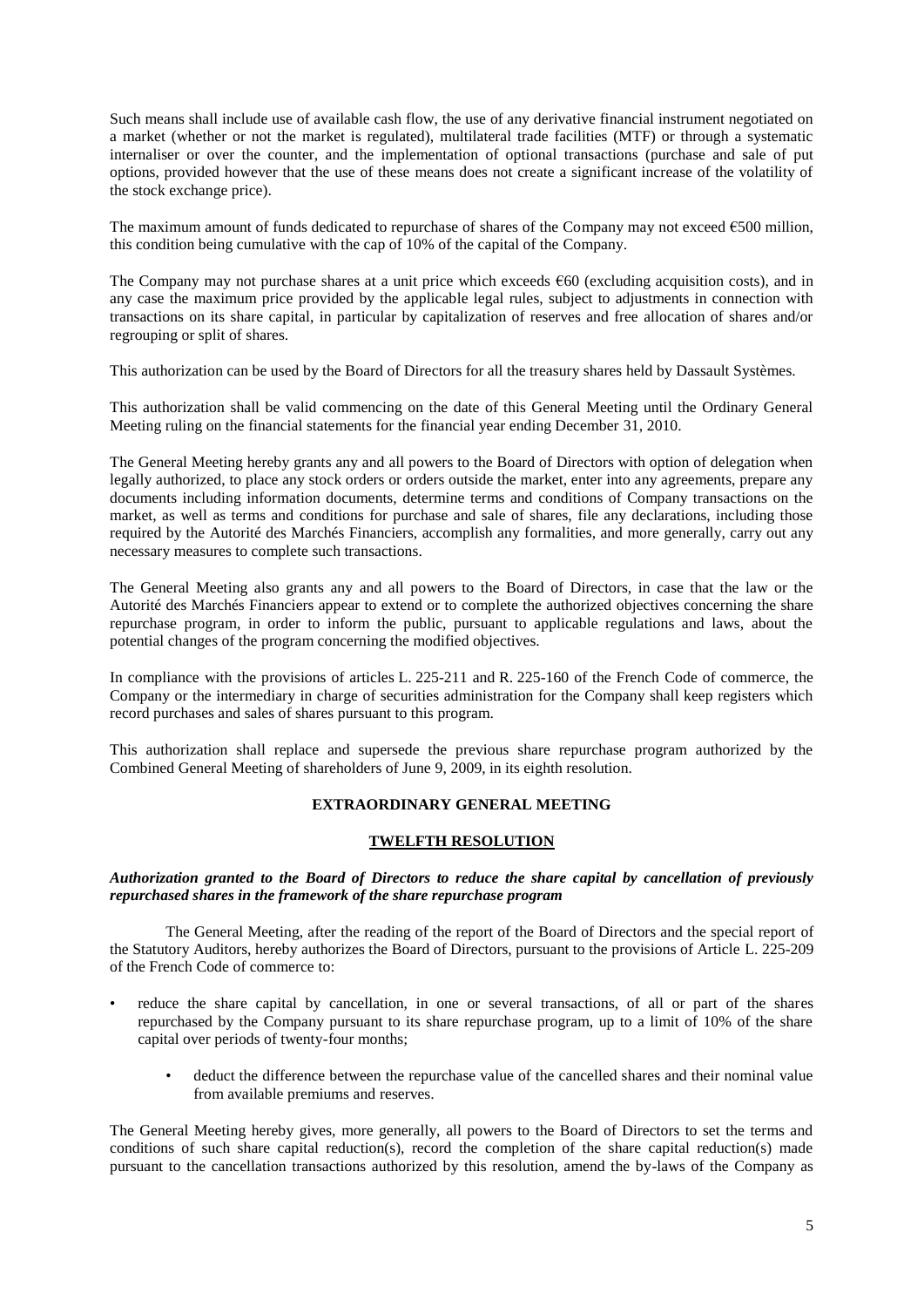may be necessary, file any declaration with the Autorité des marchés financiers or other institutions, accomplish any formalities and more generally take any necessary measures for the purposes of completing this transaction.

This authorization is granted to the Board of Directors for a period ending at the end of the General Meeting called to approve the financial statements for the financial year ending December 31, 2010.

# **THIRTEENTH RESOLUTION**

# *Modification of Article 16.1 of the by-laws*

The General Meeting, after review of the report of the Board of Directors, modifies Article 16.1 of the by-laws of the Company which henceforth will provide as follows:

*"From among its individual members, the Board of Directors shall elect a Chairman and set his term of office, which term may not exceed his term of office as Director.*

*The Chairman may not be more than eighty years of age. Should he pass that age, he shall be considered to have resigned automatically.*

*In the case of a temporary incapacity or death of the Chairman, the Board of Directors may appoint a Director to assume the role of Chairman. Should the Chairman be temporarily incapacitated, this appointment is given for a limited duration and is renewable. In the case of the death of the Chairman, this appointment shall last until the election of a new Chairman."*

## **FOURTEENTH RESOLUTION**

### *Modification of Article 13 of the by-laws*

The General Meeting, after review of the report of the Board of Directors, modifies Article 13 of the by-laws of the Company as follows:

All of the paragraphs of Article 13.4 of the by-laws are deleted.

Article 13.5 of the by-laws becomes Article 13.4 and henceforth will provide as follows:

*"In addition to the legal obligation to inform the Company of the upward or downward crossing of the thresholds of capital or voting rights in accordance with the conditions set forth in Articles L. 233-7 et seq. of the Code of commerce, any individual or legal entity who, directly or indirectly, acting alone or in concert with others, acquires ownership of securities representing at least 2.5% of the Company's share capital or voting rights must notify the Company, by registered letter with return receipt requested, of the total number of shares or voting rights that he holds within 4 trading days of such acquisition.*

*This declaration must be made, in the same manner, each time that a threshold of 2.5%, or any multiple of 2.5% up to and including 50%, of the Company's total share capital or voting rights is crossed.* 

*The declaration mentioned above must also be made when the amount of share capital held falls below the thresholds set out above.*

*For each declaration, the declaring person must certify that the declaration made does indeed include all shares or voting rights held or possessed, pursuant to Article L. 233-7 of the Code of commerce. It must also indicate the date(s) of acquisition or transfer of its shares.*

*Failure to comply with this notification obligation may result in the suspension for up to two years of the voting rights attached to the shares exceeding the 2.5% threshold that should have been reported, if requested in the minutes of a shareholders meeting by one or more shareholders holding equity securities representing at least 2.5% of the Company's share capital or voting rights. The two-year suspension will begin to run upon rectification of the notification."*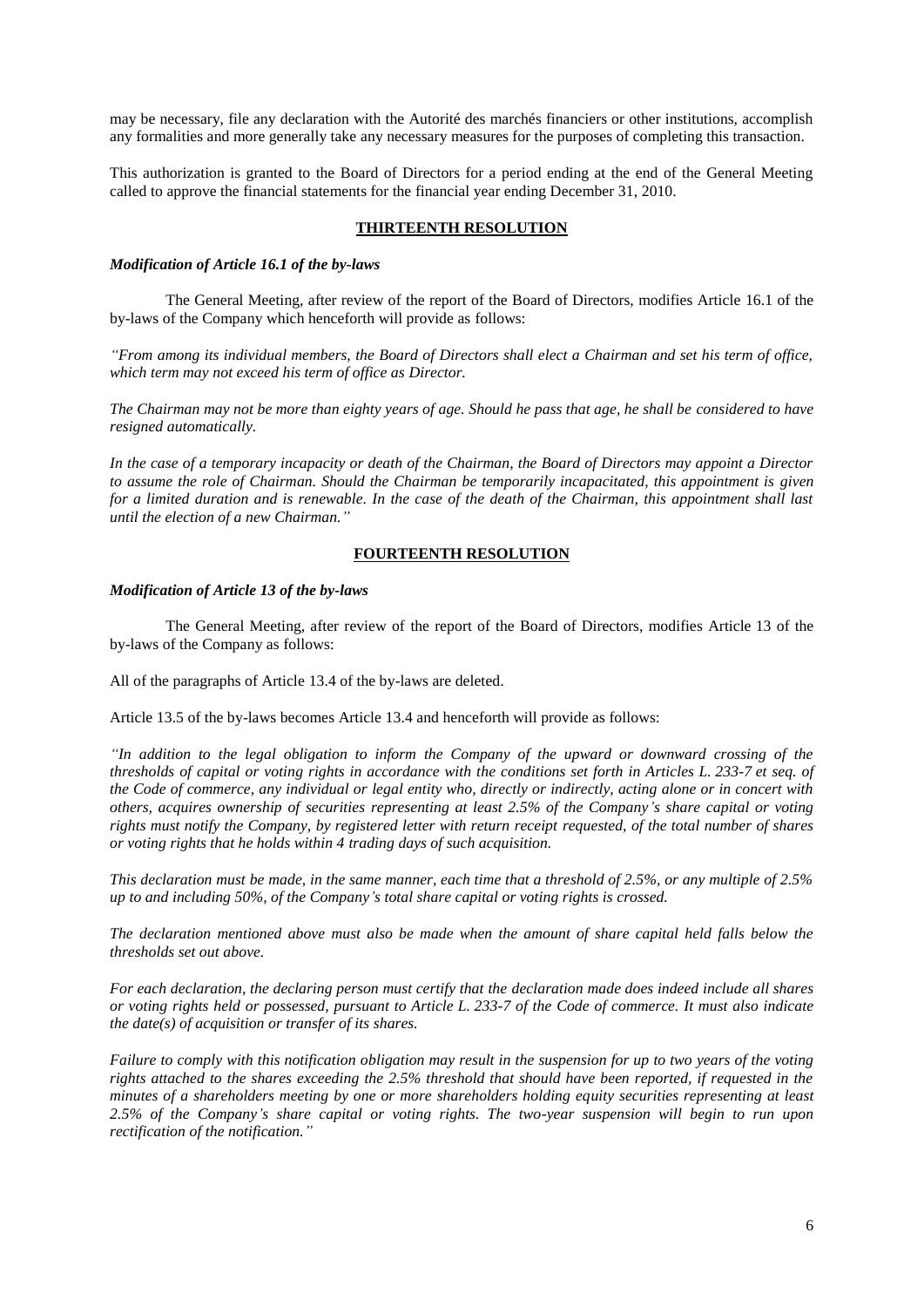# **FIFTEENTH RESOLUTION**

# *Authorization to the Board of Directors to make free grants of Company shares*

The General Meeting, after review of the report of the Board of Directors and the special report of the Statutory Auditors:

- 1. authorizes the Board of Directors, in accordance with Articles L. 225-197-1 *et seq.* of the French Code of commerce, to grant, in one or several transactions, free shares of the Company, existing or to be issued, for the benefit of employees or certain categories of employees, determined amongst eligible employees and executive directors (*mandataires sociaux*) of the Company or its affiliates as defined by Article L. 225-197-2 of the French Code of commerce;
- 2. resolves that the Board of Directors will determine the identity of the beneficiaries of the grants as well as the conditions and, as the case may be, the criteria for the grants;
- 3. resolves that free share grants made under this authorization may not give rise to a total number of shares greater than 1.5% of the share capital of the Company at the date of this General Meeting, it being understood that this amount does not take into account possible adjustments which may be made pursuant to applicable legislative and regulatory provisions and, as the case may be, to contractual terms and conditions providing for other cases of adjustment, in order to preserve the rights of the holders of securities or other rights giving access to the share capital of the Company. Toward this end, the General Meeting authorizes, if need be, the Board of Directors to increase the share capital accordingly;
- 4. resolves (a) that the grant of shares to the beneficiaries will be final after the expiration of an acquisition period the duration of which will be determined by the Board of Directors, it being specified that such period may not be less than two years and (b) that the beneficiaries will be required to hold the aforementioned shares for a duration determined by the Board of Directors and which may not be less than two years as from the final grant of the shares. However, and without prejudice to the provisions set forth under the last paragraph of Article L. 225-197-1-II of the Code of commerce, the General Meeting authorizes the Board of Directors, in the event the acquisition period for all or part of one or several grants is at least equal to four years, to provide for a holding period of less than two years or to not provide a holding period for the said shares;
- 5. furthermore resolves that in the event of disability of the beneficiary, as defined under the second or third categories set out in Article L. 341-4 of the French Social Security code, the shares will be definitively granted to the beneficiary before the expiration of the remainder of the acquisition period. The said shares may be freely transferred from the date of their delivery;
- 6. this authorization includes, in favor of the beneficiaries of free share grants, a waiver by the shareholders of their preferential subscription right to the shares which may be issued pursuant to this resolution;
- 7. resolves that the Board of Directors shall have any and all powers, including the power of delegation subject to legal and regulatory terms, to implement this authorization under the conditions set forth above and within the limits authorized by the laws and regulations in effect, and, in particular, to determine the terms and conditions of each issuance pursuant to this authorization, to set the dates after which the new shares will give right to dividends, to take any measures, as may be decided by it, to protect the rights of the beneficiaries of the free share grants by making appropriate adjustments, to record the resulting capital increases, to amend the by-laws accordingly, and more generally, to carry out any formalities required for the issuances, the listing and the administration of shares issued under this resolution and take any measures which may be appropriate and required by applicable law and regulations;
- 8. resolves that this authorization shall be valid for a term of 38 months from the date of this Meeting;
- 9. resolves that this authorization shall replace and supersede the previous authorization of the same nature granted by the Combined General Meeting of Shareholders held on June 6, 2007 in its sixteenth resolution.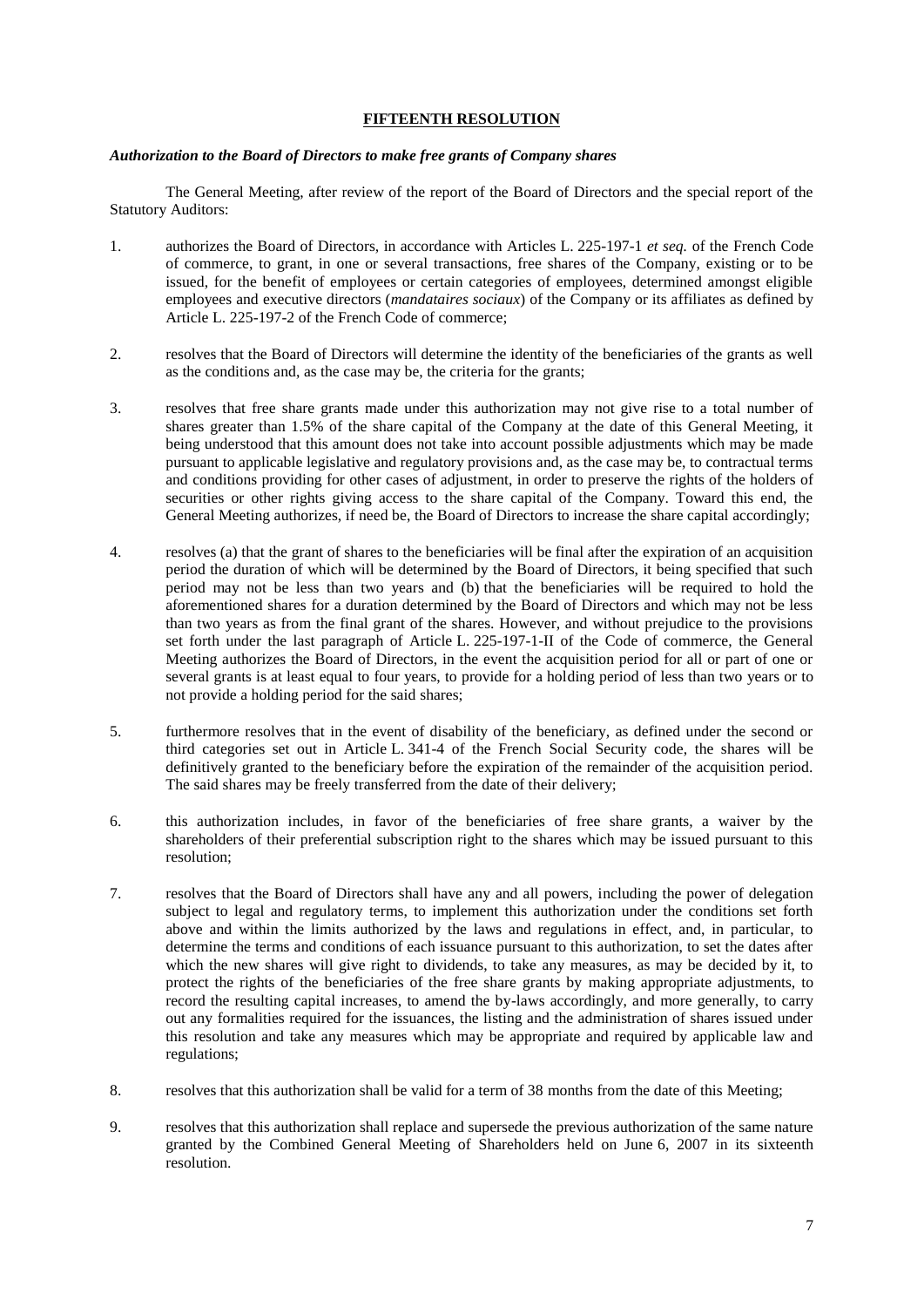The Board of Directors will inform the General Meeting each year, in accordance with legal and statutory conditions, including in particular Article L. 225-197-4 of the French Code of commerce, of transactions completed within the framework of this resolution.

# **SIXTEENTH RESOLUTION**

# *Authorization to the Board of Directors to grant stock subscription or purchase options*

The General Meeting, after review of of the report of the Board of Directors and the special report of the Statutory Auditors:

- 1. authorizes the Board of Directors, in accordance with Articles L. 225-177*et seq.* of the French Code of commerce, to grant stock options giving right to subscribe new shares or purchase existing shares (the "OPTIONS 10") to all or certain employees or executive directors (*mandataires sociaux*) of the Company or its affiliates (as defined by Article L. 225-180 of the French Code of commerce), who individually hold less than 10% of the share capital of the Company (hereinafter, the "Beneficiaries");
- 2. resolves that this authorization shall be valid for a term of 38 months commencing from the date of this Meeting;
- 3. resolves that the maximum number of options which may be granted by the Board of Directors and which have not yet been exercised may not provide entitlement to subscribe or purchase a number of shares exceeding 15% of the share capital. This limit shall be assessed at the time of the grant of the options by the Board considering not only the new options thus offered but also those options which were previously granted and not yet exercised;
- 4. resolves that the list of persons granted OPTIONS 10 amongst the Beneficiaries and the number of options granted to each of them shall be freely determined by the Board of Directors;
- 5. acknowledges that, pursuant to the law, no stock subscription or purchase option may be granted during the black-out periods as defined by Article L. 225-177 of the French Code of commerce;
- 6. resolves that the subscription price of the new shares or the purchase price of the existing shares upon exercise of the options shall be determined by the Board of Directors on the day on which the options are granted and that (i) in the case of a grant of options to subscribe shares, this price may not be less than 80% of the average stock price during the twenty stock exchange trading sessions of Euronext Paris preceding the date when the options are granted and (ii) in the case of a grant of options to buy shares, this price may neither be less that the amount determined as in (i) above, nor less than the average stock price defined by Article L. 225-179 of the French Code of commerce;

The option exercise price, as determined above, may only be modified if the Company carries out a financial or securities transaction of a kind described under Article L. 225-181 of the French Code of commerce. In such case, the Board of Directors shall proceed, in accordance with legal and regulatory conditions, with an adjustment of the price and number of shares to be purchased or subscribed, as the case may be, by the exercise of the options in order to take into account the impact of the transaction in question;

- 7. acknowledges that this authorization includes, in favour of the Beneficiaries of options to subscribe shares, the express waiver by the shareholders of their preferential subscription right to shares which will be issued over time by the exercise of the options;
- 8. grants all powers to the Board of Directors in order to determine the terms and conditions of the OPTIONS 10 and, in particular, to determine, without limitation the following:
	- the period for validity of the options, it being understood that the exercise of the options may not take place more than 10 years after their date of allocation,
	- the date(s) or periods of exercise of the options, it being understood that the Board of Directors may (a) move forward the dates or periods of exercise of the options, (b) maintain the exercisable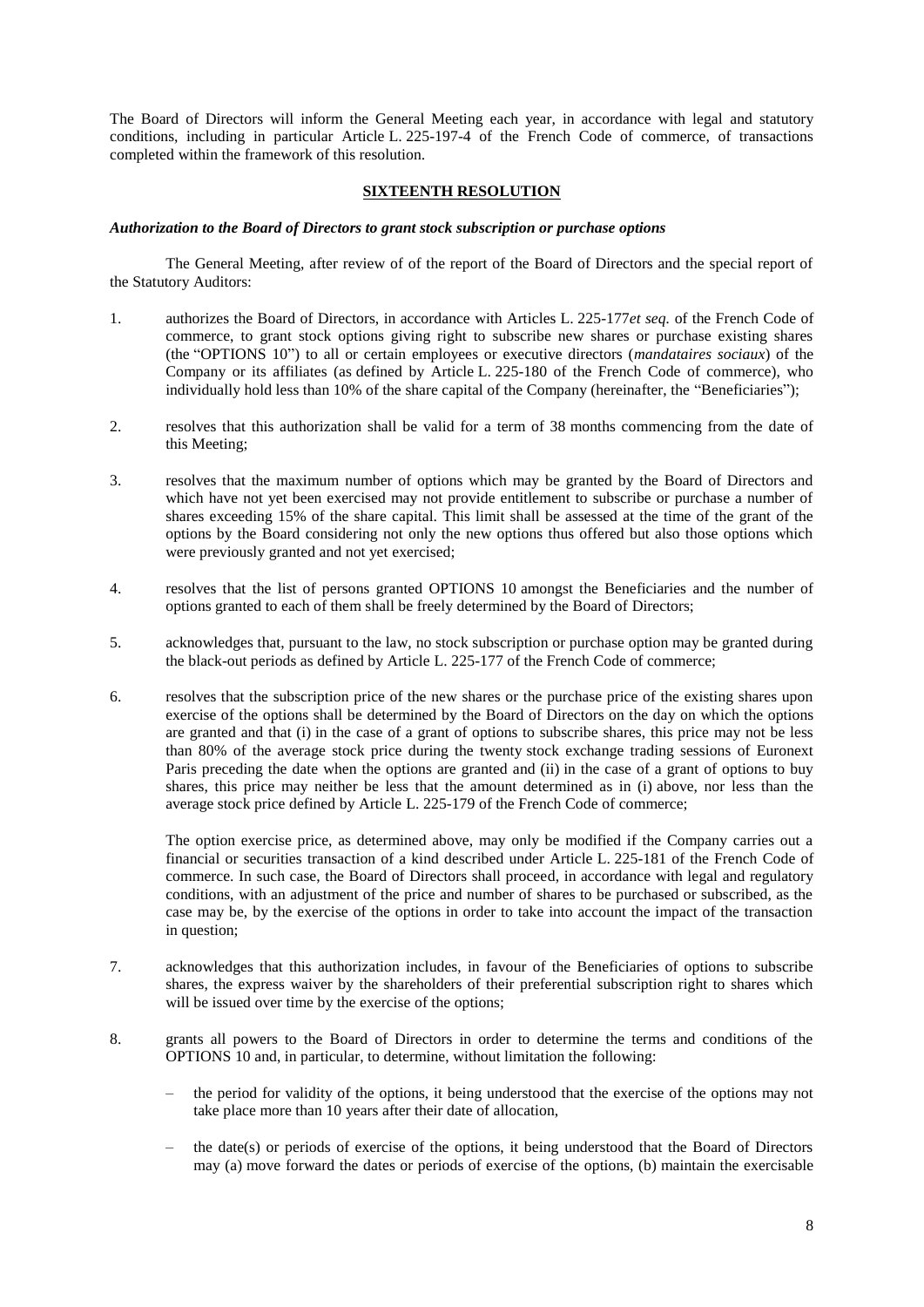nature of the options or (c) modify the dates or periods during which the shares arising from exercise of the options may not be transferred or put in bearer form,

- any terms prohibiting immediate resale of all or part of shares arising from the exercise of the options, provided that the time limit during which the shares may not be sold may not exceed three years after the date of exercise of the option, without prejudice to the terms set forth under paragraph 4 of Article L. 225-185 of the Code of Commerce,
- where appropriate, limit, suspend, restrain or prohibit the exercise of options or the transfer of shares or their being put into bearer form, with respect to shares acquired through the exercise of the options during certain periods or following certain events, and its decision may be applied to all or part of the options or shares or concern all or part of the Beneficiaries,
- the date, even retroactively, at which the new shares arising from the exercise of the options will give right to dividends.
- 9. resolves that the Board of Directors shall have any and all powers, including the power of delegation, subject to legal terms, to record the capital increase up to the amount of the shares actually subscribed by the exercise of subscription options, amend the by-laws accordingly, and upon its sole discretion, if it deems appropriate, deduct the expenses resulting from the increase of capital from the amount of the premium relating to these transactions and deduct from this amount the amounts necessary to bring the legal reserve to one-tenth of the new share capital after each increase, and carry out any useful formalities required for the listing of the shares thus issued, all filings with the authorities and organizations and take any other measures which may be required;
- 10. resolves that this authorization shall render without effect, as of the date hereof, any unused portion of any prior authorization given to the Board of Directors to grant share subscription or purchase options and, in particular the authorization granted by the Combined General Meeting of shareholders of May 22, 2008.

# **SEVENTEENTH RESOLUTION**

# *Delegation to the Board of Directors to increase the share capital for the benefit of members of a plan d'épargne*

The General Meeting, after reviewing the report of the Board of Directors and the special report of the Statutory Auditors, in accordance with the provisions of Articles L. 3332-1 *et seq.* of the French Labour code, Article L. 225-138-1 and the first and second paragraphs of Article L. 225-129-6 of the French Code of commerce:

- 1. delegates to the Board of Directors its power to increase the share capital of the Company, in one or more transactions, upon its sole decision, in a nominal amount not exceeding  $\epsilon$ 10 million, through the issue of new shares or other securities giving access to the share capital of the Company in the conditions set by the law, reserved to the employees of Dassault Systèmes and/or its affiliates as defined in Article L. 225-180 of the French Code of commerce and in accordance with Article L. 3344-1 of the French Labour code, who are members of a *plan d'épargne d'entreprise*;
- 2. resolves to waive the shareholders' preferential subscription rights to the new shares to be issued or other securities giving access to the share capital and to the securities to which the securities issued under this resolution will give a right in favour of the members of the plans defined in the preceding paragraph, and to give up any rights to the shares or other securities which may be granted pursuant to this resolution;
- 3. resolves that the maximum nominal amount which may be issued under this delegation will be deducted from the aggregate nominal maximum of €15 million referred to in the twelfth resolution of the Combined General Meeting of June 9, 2009;
- 4. resolves that the subscription price of the new shares shall be equal to 80% of the average stock price during the twenty stock exchange trading sessions of the regulated market of Euronext Paris preceding the date of the decision determining the opening date of subscriptions when the time period of non-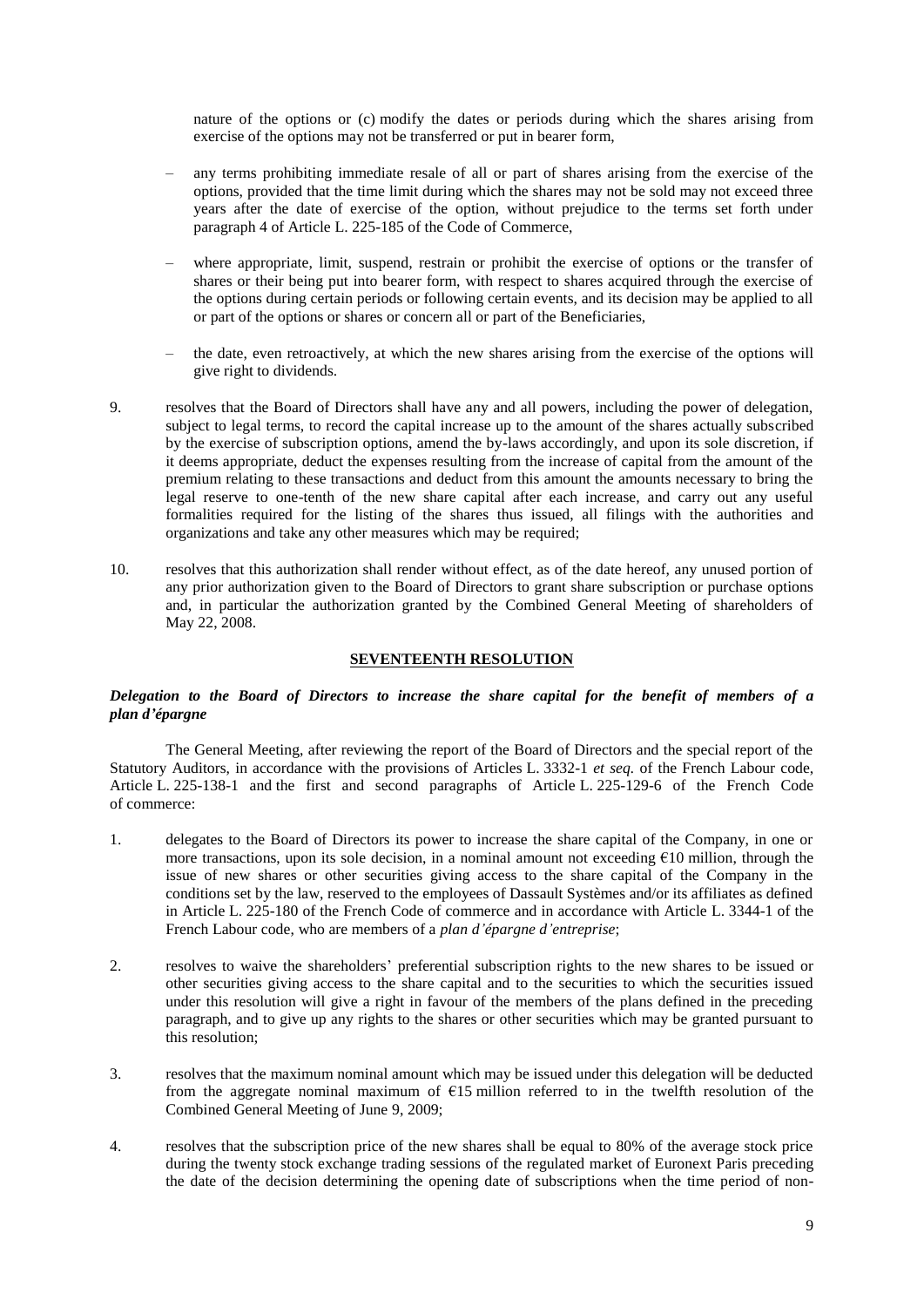availability as provided for in the *plan d'épargne* pursuant to Article L. 3332-25 of the French Labour code is less than ten years, and to 70% of this average when such time period of non-availability is equal to or greater than ten years. However, the General Meeting expressly authorizes the Board of Directors, if appropriate in its opinion, to reduce or eliminate the above-mentioned discounts, within the applicable legal and regulatory limits, in order to take into account, inter alia, the applicable local legal, accounting, tax and labor regimes;

- 5. resolves that the Board of Directors may also substitute all or part of the discount by granting free shares or other securities giving access to the share capital of the Company, existing or to be issued, the total benefit resulting from such grant and, as the case may be, from the above-mentioned discount, not exceeding the total benefit which the members of the *plan d'épargne* would have received if the discount had been 20% or 30%, depending on whether the period of non-availability as provided by the plan is equal to or greater than 10 years;
- 6. resolves that the Board of Directors may provide for, pursuant to Article L. 3332-21 of the French Labour code, grants of free shares or other securities giving access to the share capital of the Company, to be issued or already issued through an employer contribution, it being understood that their total monetary value, evaluated at the subscription price, may not exceed the legal or regulatory limits;
- 7. resolves that the characteristics of the other securities giving access to the share capital of the Company shall be determined by the Board of Directors in accordance with regulations;
- 8. resolves that the Board of Directors shall have any and all powers, including the power of delegation and sub-delegation, subject to legal and regulatory terms, subject to the limits and conditions set forth above, to determine all terms and conditions of the transactions, and in particular, to decide the amount to be issued, the issue price, the modalities of each issue; to decide and set the modalities for granting free shares or other securities giving access to the share capital, pursuant to the authorization given above; to set the dates for opening and closing of the subscriptions; to set the period granted to the subscribers for the payment of their securities, which shall not exceed three years; to set the date, with or without retroactive effect, after which the securities shall carry dividend rights; to request the listing of the securities wherever it will choose; to record the capital increase up to the amount of the shares actually subscribed; and to take all measures in order to duly carry out the capital increases; to perform all formalities resulting from the capital increases and amend the by-laws accordingly; and upon its sole discretion and if it considers it appropriate, to deduct the expenses resulting from these increases of capital from the amount of the premium relating to the capital increases and deduct from this amount the sums necessary to bring the legal reserve to one-tenth of the new share capital after each increase;
- 9. resolves that this delegation shall replace and supersede any previous delegation relating to the increase of share capital for the benefit members of a *plan d'épargne d'entreprise* and in particular the delegation granted by the Combined General Meeting of Shareholders on June 9, 2009 in its sixteenth resolution;
- 10. this delegation to the Board of Directors shall be valid for a term of 26 months from the date of this Meeting.

# **ORDINARY AND EXTRAORDINARY GENERAL MEETING**

## **EIGHTEENTH RESOLUTION**

### *Powers for formalities*

The General Meeting hereby grants any and all powers to the bearer of an original, a copy or an excerpt of the minutes of these deliberations for the purpose of carrying out any legal formalities for publication.